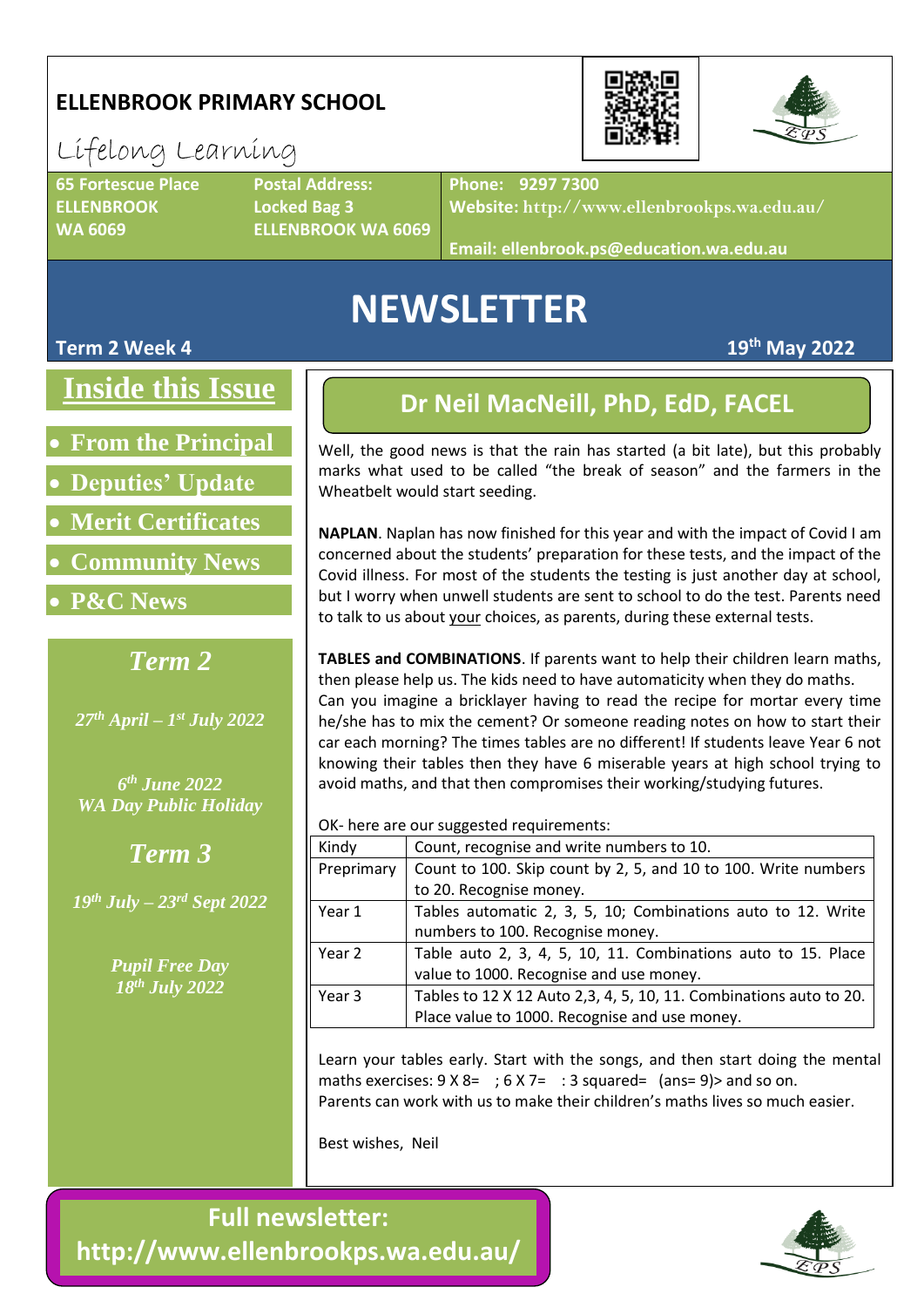

### **Merit Certificates Winners**

|                                                                                       |                        | <b>DEPUTIES' UPDATE</b>                                                                                                                                                                                                                                                                                                                                                                                                                                                                                                                                                                                                                                                                                                                                     |  |
|---------------------------------------------------------------------------------------|------------------------|-------------------------------------------------------------------------------------------------------------------------------------------------------------------------------------------------------------------------------------------------------------------------------------------------------------------------------------------------------------------------------------------------------------------------------------------------------------------------------------------------------------------------------------------------------------------------------------------------------------------------------------------------------------------------------------------------------------------------------------------------------------|--|
| Congratulations!<br><b>Merit Certificates</b><br><b>Winners</b><br><b>Pippa Smith</b> | <b>B2</b>              | Kindergarten Program: We are currently taking Applicati<br>children who will turn 4 years of age before June 30th, 2<br>the Office to collect an application or go onto the Ellen<br>website (ellenbrookps.wa.edu.au) to download the form.<br>applications is Friday 22 <sup>nd</sup> July 2022. Please note: Appli<br>are not to be confused with Enrolments. All applicants wil<br>after the closing date advising if their application has been<br>to return and complete enrolment forms. If you know of a                                                                                                                                                                                                                                             |  |
| <b>Emma Upton</b>                                                                     | <b>B5</b>              | children who may need a placement next year, please pass                                                                                                                                                                                                                                                                                                                                                                                                                                                                                                                                                                                                                                                                                                    |  |
| <b>Tiahna Ward</b>                                                                    | <b>B5</b>              |                                                                                                                                                                                                                                                                                                                                                                                                                                                                                                                                                                                                                                                                                                                                                             |  |
| <b>Zoe Chesseman</b>                                                                  | <b>R1</b>              | SMS Messages - This year we introduced sending text mes                                                                                                                                                                                                                                                                                                                                                                                                                                                                                                                                                                                                                                                                                                     |  |
| <b>Jayden Chola</b>                                                                   | <b>R1</b>              | parents/caregivers if their child/ren are absent. If your chil                                                                                                                                                                                                                                                                                                                                                                                                                                                                                                                                                                                                                                                                                              |  |
| <b>Vanessa Colvin</b>                                                                 | <b>R2</b>              | absent you will receive a text message saying EPS records s                                                                                                                                                                                                                                                                                                                                                                                                                                                                                                                                                                                                                                                                                                 |  |
| <b>Hudson Dhu</b>                                                                     | <b>R4</b>              | GIVEN for the absence of (your child) on (date). Please ph                                                                                                                                                                                                                                                                                                                                                                                                                                                                                                                                                                                                                                                                                                  |  |
| <b>Imogen Griffiths</b>                                                               | <b>R4</b>              | These messages are sent out just after 10:00am and 2:00pr                                                                                                                                                                                                                                                                                                                                                                                                                                                                                                                                                                                                                                                                                                   |  |
| <b>Nicholas Hicks</b>                                                                 | <b>R4</b>              | to the text message or give the office a call. Please include                                                                                                                                                                                                                                                                                                                                                                                                                                                                                                                                                                                                                                                                                               |  |
| <b>Caleb Kata</b><br><b>R4</b>                                                        |                        | adjust the roll. It is important to take note of the date as th<br>back dates absences if no action has been taken.                                                                                                                                                                                                                                                                                                                                                                                                                                                                                                                                                                                                                                         |  |
| <b>Amaru Mihammad</b><br><b>Farid</b><br><b>R5</b>                                    |                        |                                                                                                                                                                                                                                                                                                                                                                                                                                                                                                                                                                                                                                                                                                                                                             |  |
| <b>Jaden Pham</b>                                                                     | <b>R5</b>              | Lost Property - There is a large amount of lost property in                                                                                                                                                                                                                                                                                                                                                                                                                                                                                                                                                                                                                                                                                                 |  |
| <b>Quin Nolan</b>                                                                     | <b>Y1</b>              | please check the box if your child has lost anything? Items                                                                                                                                                                                                                                                                                                                                                                                                                                                                                                                                                                                                                                                                                                 |  |
| <b>Tegan Clarkson</b>                                                                 | <b>Y2</b>              | next week or so if they are not labelled.                                                                                                                                                                                                                                                                                                                                                                                                                                                                                                                                                                                                                                                                                                                   |  |
| <b>You Wang</b>                                                                       | <b>Y2</b>              |                                                                                                                                                                                                                                                                                                                                                                                                                                                                                                                                                                                                                                                                                                                                                             |  |
| <b>Lola Waters</b>                                                                    | <b>Y6</b>              |                                                                                                                                                                                                                                                                                                                                                                                                                                                                                                                                                                                                                                                                                                                                                             |  |
| <b>Eshal Maseeh</b>                                                                   | <b>B2</b>              |                                                                                                                                                                                                                                                                                                                                                                                                                                                                                                                                                                                                                                                                                                                                                             |  |
| <b>Angus Mathieson</b><br><b>Mia Baker</b>                                            | <b>B2</b><br><b>B6</b> |                                                                                                                                                                                                                                                                                                                                                                                                                                                                                                                                                                                                                                                                                                                                                             |  |
| <b>Kuothekur Beliew</b>                                                               | <b>B6</b>              |                                                                                                                                                                                                                                                                                                                                                                                                                                                                                                                                                                                                                                                                                                                                                             |  |
| <b>Stella Gunning</b>                                                                 | Υ4                     |                                                                                                                                                                                                                                                                                                                                                                                                                                                                                                                                                                                                                                                                                                                                                             |  |
| <b>Huntah Rusiecki</b>                                                                | <b>Y6</b>              |                                                                                                                                                                                                                                                                                                                                                                                                                                                                                                                                                                                                                                                                                                                                                             |  |
|                                                                                       |                        | <b>RATs tests - The State Government has arranged for every</b><br>free box of RAT tests. If you haven't already, could you ple<br>office to collect. These will need to be collected by an adul<br>friend/day care to collect on your behalf, please put this in<br>Message from the City Of Swan - Over the next few we<br>Enforcement and Community Safety Advocate teams will<br>capture images of vehicles parked in contravention to the<br>City aims to address these concerns without imposing pen<br>will only be issued for a limited period. Infringement N<br>penalties being imposed for the remainder of the school<br>would be appreciated if you could please arrange to distr<br>to your school community to promote safe parking practice |  |
| Lifelong Learning                                                                     |                        |                                                                                                                                                                                                                                                                                                                                                                                                                                                                                                                                                                                                                                                                                                                                                             |  |
|                                                                                       |                        |                                                                                                                                                                                                                                                                                                                                                                                                                                                                                                                                                                                                                                                                                                                                                             |  |

**Kindergarten Program**: We are currently taking Applications for Enrolment for children who will turn 4 years of age before June 30th, 2023. Please call past the Office to collect an application or go onto the Ellenbrook Primary School website [\(ellenbrookps.wa.edu.au\)](https://www.ellenbrookps.wa.edu.au/) to download the form. The closing date for all applications is Friday 22<sup>nd</sup> July 2022. Please note: Applications for Enrolment are not to be confused with Enrolments. All applicants will be contacted shortly after the closing date advising if their application has been successful and invited to return and complete enrolment forms. If you know of anyone in area who has children who may need a placement next year, please pass this information on.

**SMS Messages** – This year we introduced sending text messages to parents/caregivers if their child/ren are absent. If your child has been marked absent you will receive a text message saying *EPS records show NO REASON GIVEN for the absence of (your child) on (date). Please phone 9297 7300 ASAP.* These messages are sent out just after 10:00am and 2:00pm. You can respond to the text message or give the office a call. Please include a reason so we can adjust the roll. It is important to take note of the date as the message system back dates absences if no action has been taken.

**Lost Property** – There is a large amount of lost property in our box. Could you please check the box if your child has lost anything? Items will be donated in the next week or so if they are not labelled.



**RATs tests –** The State Government has arranged for every student to receive a free box of RAT tests. If you haven't already, could you please drop past the office to collect. These will need to be collected by an adult. If you require a friend/day care to collect on your behalf, please put this in writing.

**Message from the City Of Swan** - Over the next few weeks the City's Parking Enforcement and Community Safety Advocate teams will commence patrols to capture images of vehicles parked in contravention to the local laws. Whilst the City aims to address these concerns without imposing penalties, Caution Notices will only be issued for a limited period. Infringement Notices with applicable penalties being imposed for the remainder of the school year will be issued. It would be appreciated if you could please arrange to distribute this information to your school community to promote safe parking practices as a priority.



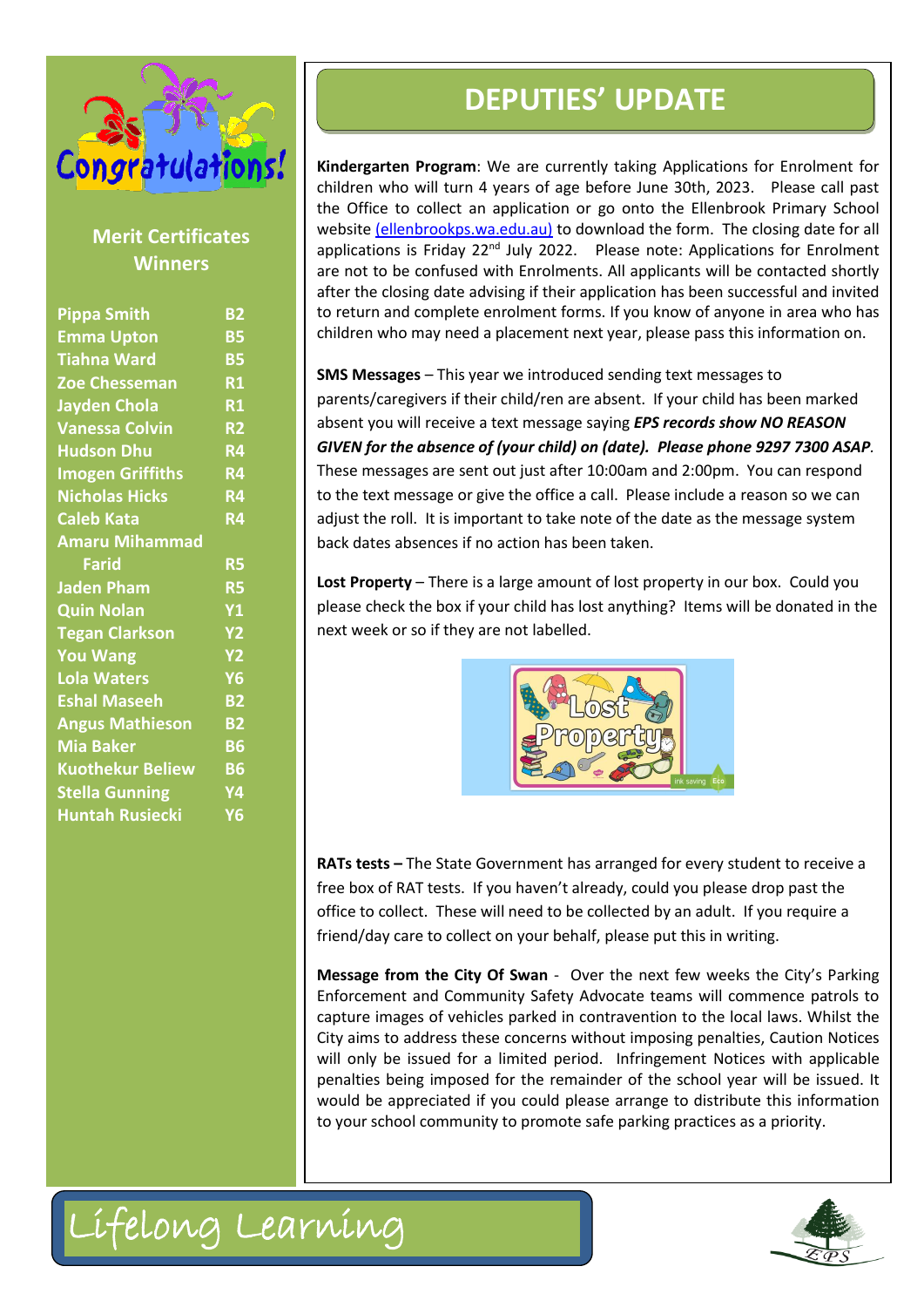### **Differentially**<br>Differential Differents **PhD, EdD, FACEL** *Physical Education Events*

### *Term 2 Friday 24th June 2022 Interschool Winter Carnival (Ellenbrook District Open Space)*

*30th June 2022 EPS Faction Cross Country (Years 1-6) Ellenbrook Primary Oval*

## *Term 3*

*Friday 5th August 2022 Interschool Winter Cross Country Ellenbrook District Open Space (Years 3-6 selected students)*

*Wednesday 7th September 2022 EPS Faction Jumps Day (School Oval)*

*Friday 9 th September 2022 FPS Faction Athletics Carnival (School Oval)*

*Friday 23rd September 2022 EPS Footy Colours Day (Kids Cancer Fundraiser)*

# **P& C U PD ATE**

# P&C Chatter

Well, it's been a bit of a rough start back Term 2 for our P&C members and Canteen Staff. We just want to thank you all for your understanding as we do our best to keep things running through all this mayhem that Covid is causing. We are looking at holding another meeting towards the end of term and will keep you updated as we would love to see some new faces. In the meantime if you would like to know anything please contact us via email [eipspandc@gmail.com](mailto:eipspandc@gmail.com) or on the Facebook page <https://www.facebook.com/groups/eipspandc> or if you see us around the school we would love to chat.

### *Fundraising*

Family Movie Day – The Bad Guys

Get your tickets today! Only available online through the QR Code or Link Below! Limited Tickets! https://www.ticketebo.com.au/ellenbrook-primaryschool-p-c/family-movie-day . Join us for some family movie fun and bring along the whole family - kids, mum, dad, aunts, uncles, and grandparents to watch "The Bad Guys" All tickets are just \$15 each. Add a choc bomb for \$4.50!

This is a chance for the kids to have some much needed social time with family and friends after having so many social events cancelled over the last two years.

June 18th 1.45pm @ Ace Cinemas, Midland Gate



**All funds raised will go to support the Leavers and the P &C**.